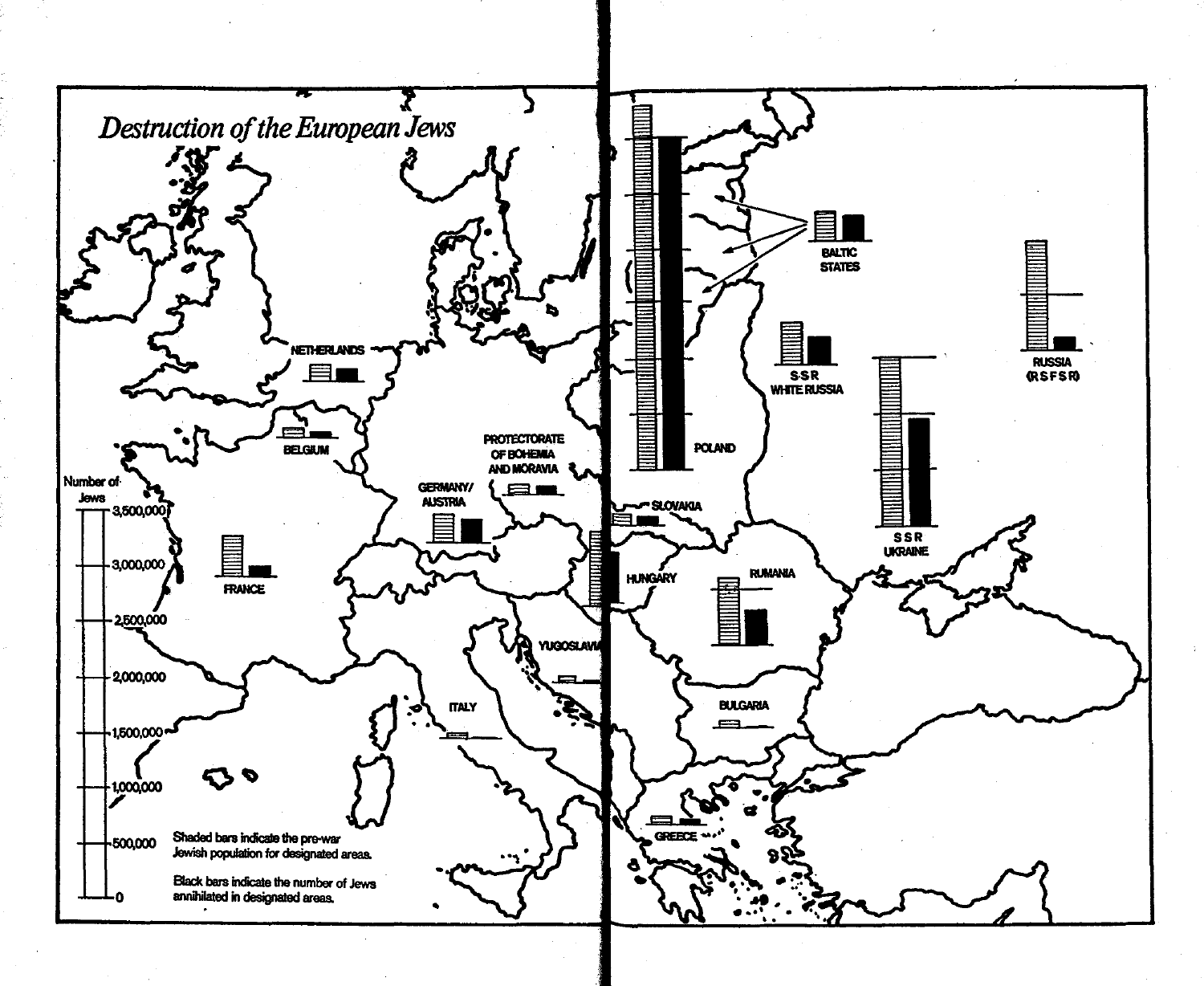The annihilation of six million Jews, carried out by the German state under Adolf Hitler during the Second World War, has resisted understanding. The question persists: how could it have happened? That question embraces several questions, each charged with passion and moral judgement. They are:

1. How was it possible for a modern state to carry out the systematic murder of a whole people for no reason other than that they were fews?

2. How was it possible for a whole people to allow itself to be destroyed?

3. How was it possible for the world to stand by without halting this destruction?

Part I of this book, 'The Final Solution', attempts to answer the first question. Part II, 'The Holocaust', attempts to answer the second. A partial answer or partial answers to the third question can be found in Appendix A. 'The Fate of the Jews in Hitler's Europe'.

'The Final Solution of the Jewish Question' was the code name assigned by the German bureaucracy to the annihilation of the Jews. The very composition of the code name, when analysed, reveals its fundamental character and meaning to the Germans who invented and used it. The term 'Jewish question', as first used during the early Enlightenment/Emancipation period in Western Europe, referred to the 'question' or 'problem' that the anomalous persistence of the Jews as a people posed to the new nation-states and the rising political nationalisms. The 'Jewish question' was, at bottom, a euphemism whose verbal neutrality concealed the user's impatience with the singularity of this people that did not appear to conform to the new political demands of the state.

Since a question demands an answer and a problem a solution,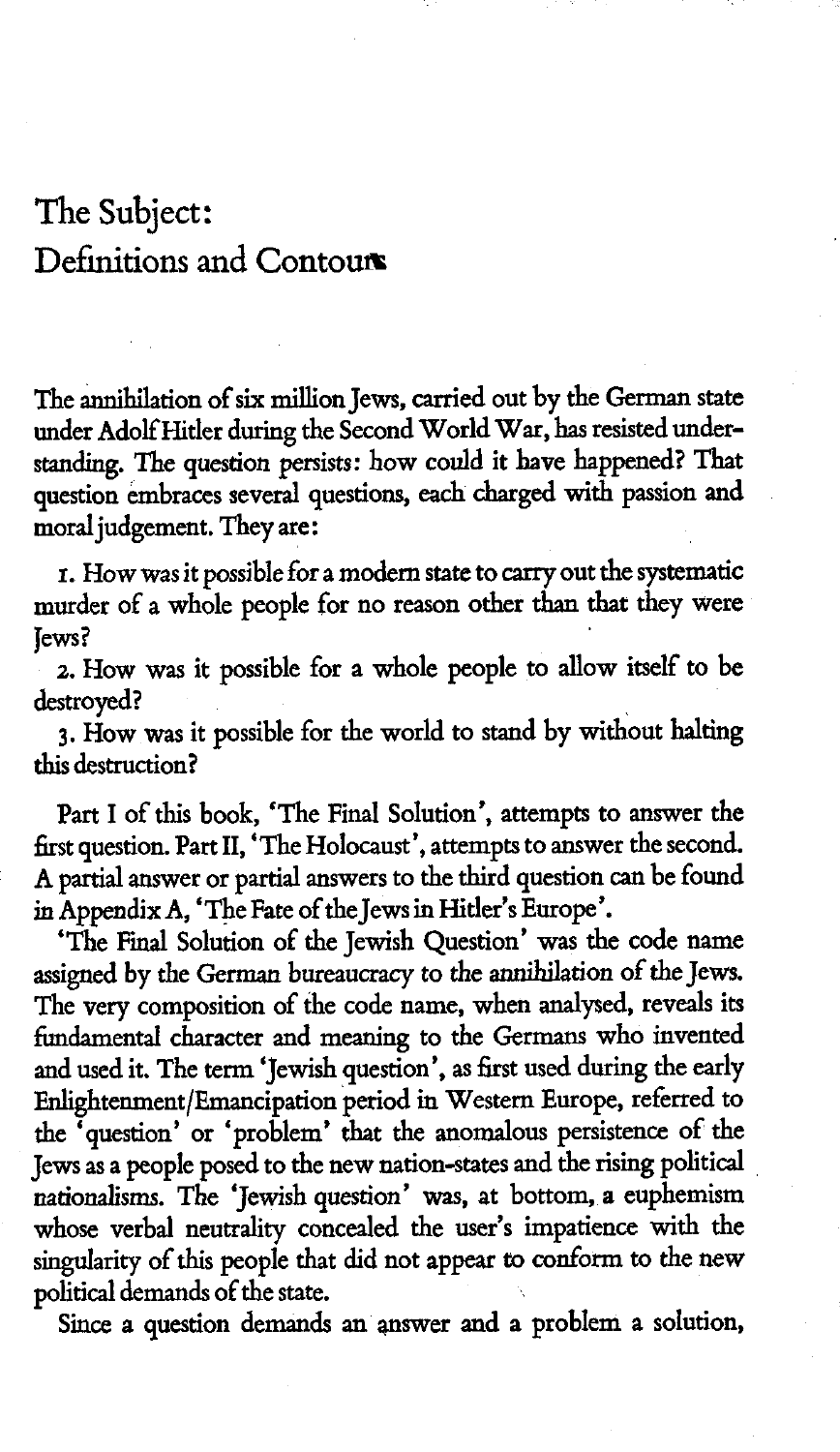### i8 •• *The Subject: Dejutitions and Contours*

various answers and solutions were propounded to the 'Jewish question', by foes and even friends, that entailed the disappearance of the Jews as such  $\rightarrow$  abandonment of the Jewish religion or its essential elements, of the Jewish language, Yiddish, of Jewish culture, Jewish uniqueness and separatism. The histories of Jewish emancipation and of European anti-Semitism are replete with proffered 'solutions to the Jewish question'. The classic illustration is the 'solution' offered by Constantine Pobyedonostsev, chief adviser to Tsar Alexander III, in  $1881$ : one third of the Jews were to emigrate, one third to convert and one third to die of hunger.

To this concept that the National Socialists adopted they added one new element, embodied in the word 'final'. 'Final' means definitive, completed, perfected, ultimate. 'Final' reverberates with apocalyptic promise, bespeaking the Last Judgement, the End of Days, the last destruction before salvation, Armageddon. 'The Final Solution of the Jewish Question' in the National Socialist conception was not just another anti-Semitic undertaking, but a metahistorical programme devised with an eschatological perspective. It was part of a salvational ideology that envisaged the attainment of Heaven by bringing Hell on earth. 'The Devil is loose', Friedrich Reck-Malleczewen noted in his diary on 30 October 1942. The most important event of our time. André Malraux said, was *' le retour de Satan' ,* citing the German system o f terror.

To attain its heavenly Hell on earth the German dictatorship launched a war that engulfed the whole world. Over 35 million people were killed, more than half of them civilians. On the battlefields I out of every 22 Russians was killed, 1 out of every 25 Germans, 1 out of every 150 Italians and Englishmen, and 1 out of every 200 Frenchmen. The human cost of 2,191 days of war surpassed the losses of any previous war in the world. That war brought death to nearly 6 million Jews, to 2 out of every 3 European Jews. Though one third of them managed to survive, though the Jewish people and Judaism have outlived the Third Reich, the Germans nevertheless succeeded in irrecoverably destroying the life and culture of East European Jewry.

The Final Solution transcended the bounds of modern historical experience. Never before in modern history had one people made the killing of another the fulfilment of an ideology, in whose pursuit means were identical with ends. History has, to be sure, recorded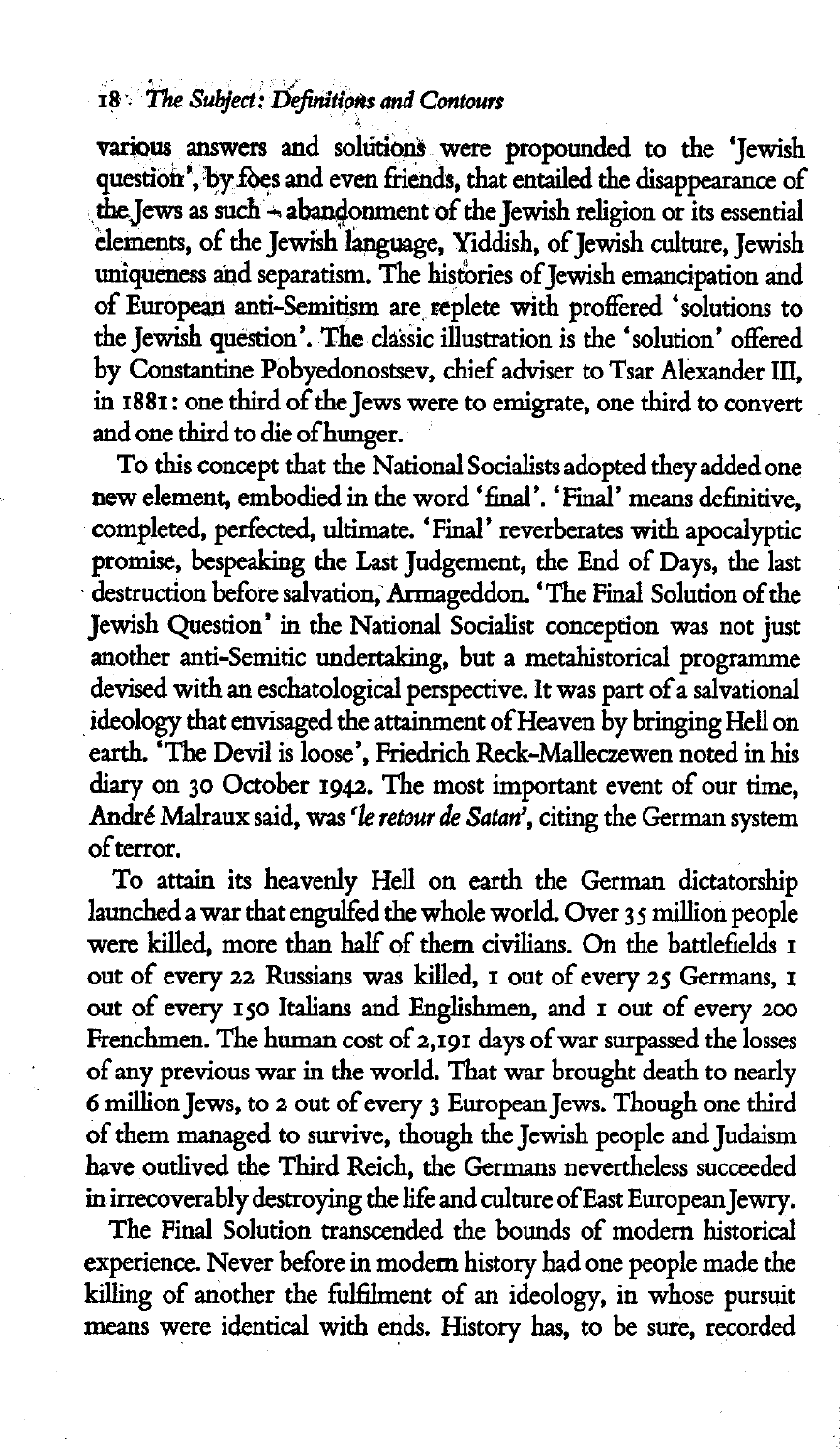terrible massacres and destruction that one people perpetrated against another, but all - however cruel and unjustifiable - were intended to achieve instrumental ends, being means to ends, not ends in themselves.

The German state, deciding that the Jews should not live, arrogated to itself the judgement as to whether a whole people had the right to existence, a judgement that no man and no state have the right to make. 'Anyone who on the basis of such a judgement', said Karl Jaspers, 'plans the organized slaughter of a people and participates in it, does something that is fundamentally different from all crimes that have existed in the past. '

To carry out this judgement, designated as the Final Solution, the German dictatorship involved and engaged the entire bureaucratic and functional apparatus of the German state and the National Socialist movement and employed the best available technological means. The Final Solution destroyed the East European Jews. In doing so, it subverted fundamental moral principles and every system of law that had governed, however imperfectly, human society for millennia.

In writing the history of the Final Solution, I approached the subject from the inside as best I could. Here the Germans are the actors and their acts are viewed through the lenses of German documents. In dwelling on Hitler's ideas about the Jews and on the development of modem German anti-Semitism, I have tried to show the intellectual and historical origins of the Final Solution. Throughout I tried to demonstrate the mutual influences and interplay of ideology and action, belief and programme, national character and political behaviour.

Part II, 'The Holocaust', describes the Jewish reponse to the Final Solution. 'The Holocaust' is the term that Jews themselves have chosen to describe their fate during the Second World War. At the most superficial level, the word 'holocaust' means a great destruction and devastation, but its etymological substratum interposes a specifically Jewish interpretation. The word derives from the Greek *holokauston*, the Septuagint's translation for the Hebrew *olah*, literally ' what is brought up', rendered in English as 'an offering made by fire unto the Lord', ' burnt offering', or ' whole burnt offering'. The implication is unmistakable: once again in their history the Jews are victims, sacrifices.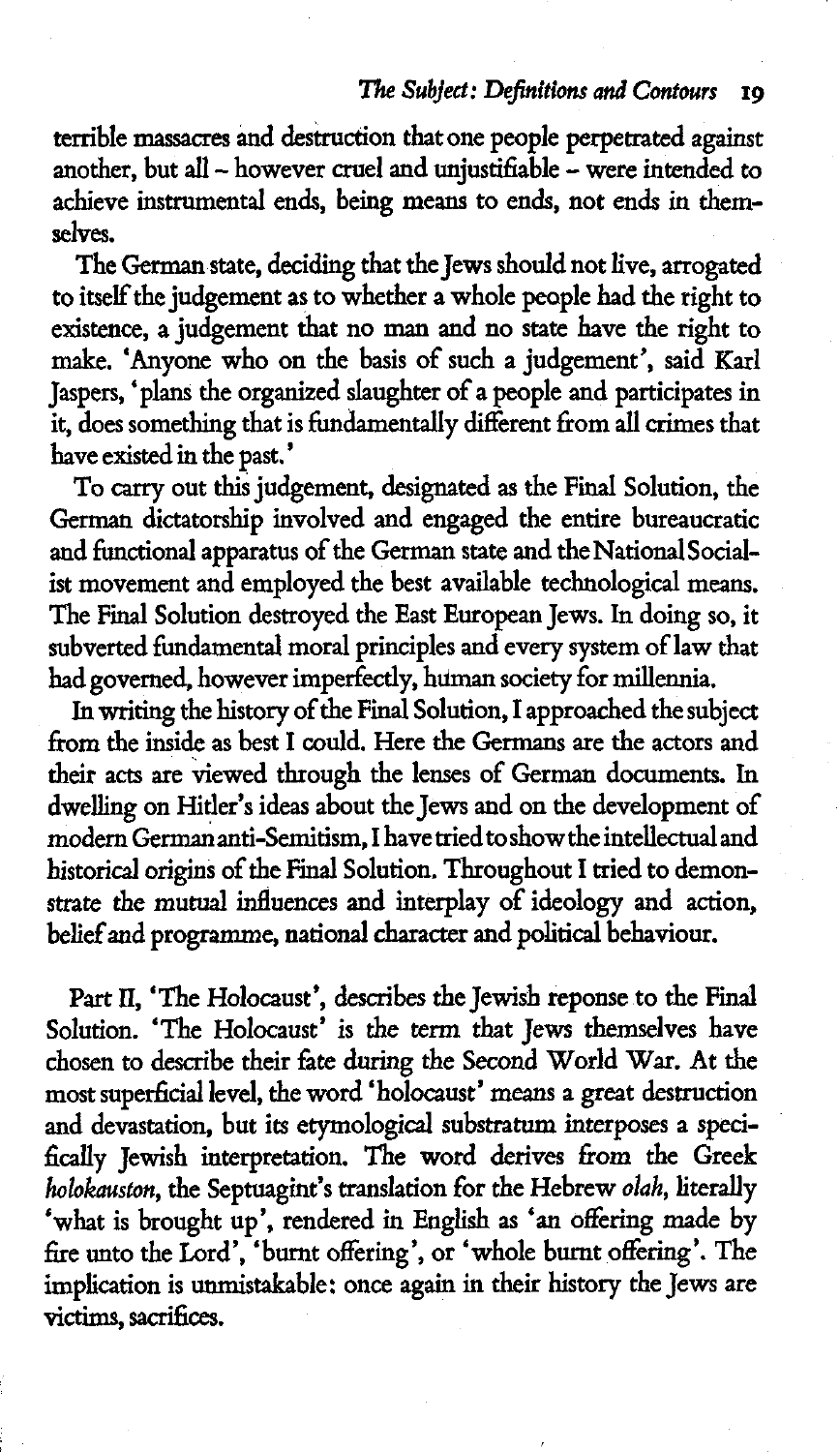The Holocaust, then, becomes another link in the historic chain of Jewish suffering. The very word summons up the remembrance of the Jews in 1096 during the First Crusade. The chronicles and liturgical poetry of those days, in a striking concurrence, evoke the image of the Akedah, the Binding - or sacrifice - of Isaac, as the prefiguration of their own ordeals. For the Jews the Holocaust did not transcend history, but was part of the recurrent pattern of persecution that has been the Jewish historic experience. Still, within the perspective of Jewish history, the Holocaust is the most massive and disastrous catastrophe since the earliest days of that history. Even at the time of the greatest Jewish national trauma, the destruction of the Second Temple, the physical survival of the Jews was not in such jeopardy as during the Holocaust. In 70 C.E. only about one fourth of the Jews lived in Palestine, while the rest lived in the Diaspora. More Jews lived in Alexandria then than in Jerusalem. In 1939, in contrast, two thirds of the world's Jews lived in Europe and three fourths of them half of all world Jewry - were concentrated in Eastern Europe.

The destruction of East European Jewry brought to an end the thousand-year-old culture of Ashkenazic Jewry that had originated in the Rhine Basin and that by 1939 was concentrated in Eastern Europe. It was a culture whose religious teachings and traditions defined its secular character and values. It was a culture whose language was Yiddish, the language in which Jewish males studied the Talmud, in which mothers sang lullabies and litde children played games, in which merchants conducted business and preachers delivered sermons, in which shrews scolded and roughnecks cursed, in which young men courted their girls. Yiddish was a vehicle for a great religious and secular culture, and it generated a rich literature.

East European Jewry created a culture that venerated the *sefer,* the book of religious learning, but whose people laughed at themselves. It was a culture that put its people, familiar with poverty and hardship, on speaking terms with God. It was a culture unique in all Jewish history, and East European Ashkenazic Jewry, which fashioned that culture, was the wellspring of Jewish creativity for Jewish communities throughout the world.

Part II, 'The Holocaust', opens with a chapter about the German Jews in their encounter with National Socialism in the first stage of its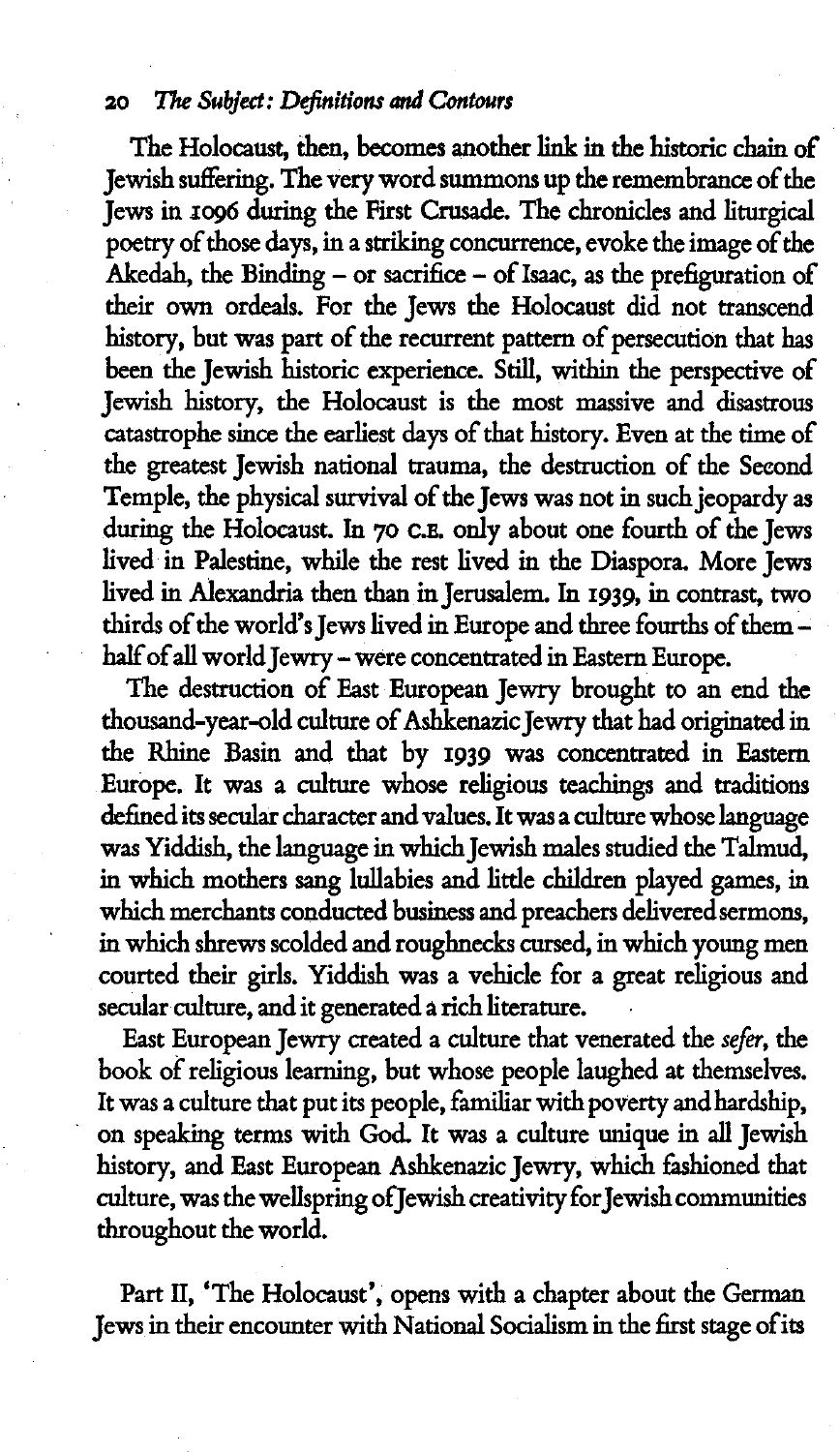rule. Thereafter, Part II focuses on the experiences of the East European Jews, mainly in Poland and Lithuania, because they were the most numerous of all European Jews, because they constituted a unique civilization and because Eastern Europe was the central locus o f the Final Solution. 1

The primary task I set myself was to describe the responses of the organized Jewish community to the Final Solution in its several stages. I have stressed the role and functions of Jewish communal institutions and communal leadership at various levels in the reordered Jewish society under German occupation. To the best of my ability and within the limits set by the availability of sources, I have tried to delineate the varieties of Jewish communal policy as formulated and carried out in different communities and by different communal leaders at various levels, sometimes in harmony and sometimes at variance with each other, and to show wherever possible the responses of the masses to these policies. Consistently,  $\overline{\mathbf{l}}$  have used Jewish sources as the lenses through which to view the Jewish com munity and to analyse Jewish behaviour.

One impediment was the inadequacy of Jewish documentation, despite its enormous quantity. Holocaust documents were composed under extreme persecution, and they are the quintessential products o f external censorship and self-imposed restraints. Jewish official documents that have survived reflect the writers' awareness of the omnipresent Germans and their all-seeing eyes. The absence of vital subjects from the records may be explained by the predicament of terror and censorship; yet, lacking evidence to corroborate or disprove, the historian will never know with certainty whether that absence is a consequence of an institutional decision not to deal with such matters or whether it was merely a consequence of prudential policy not to mention them. The terror was so great that even private personal diaries, composed in Yiddish or Hebrew, were written circumspectly, with recourse to Scripture and the Talmud as a form of esoteric expression and self-imposed reticence.

Survivor documentation, on the other hand, frequently suffers from subjectivity, bitterness and partisanship - commonplace and habitual defects of most historical records. These documents have a further shortcoming. For the most part, the experiences recounted by survivors bring to mind the adventures of Stendhal's Fabrizio del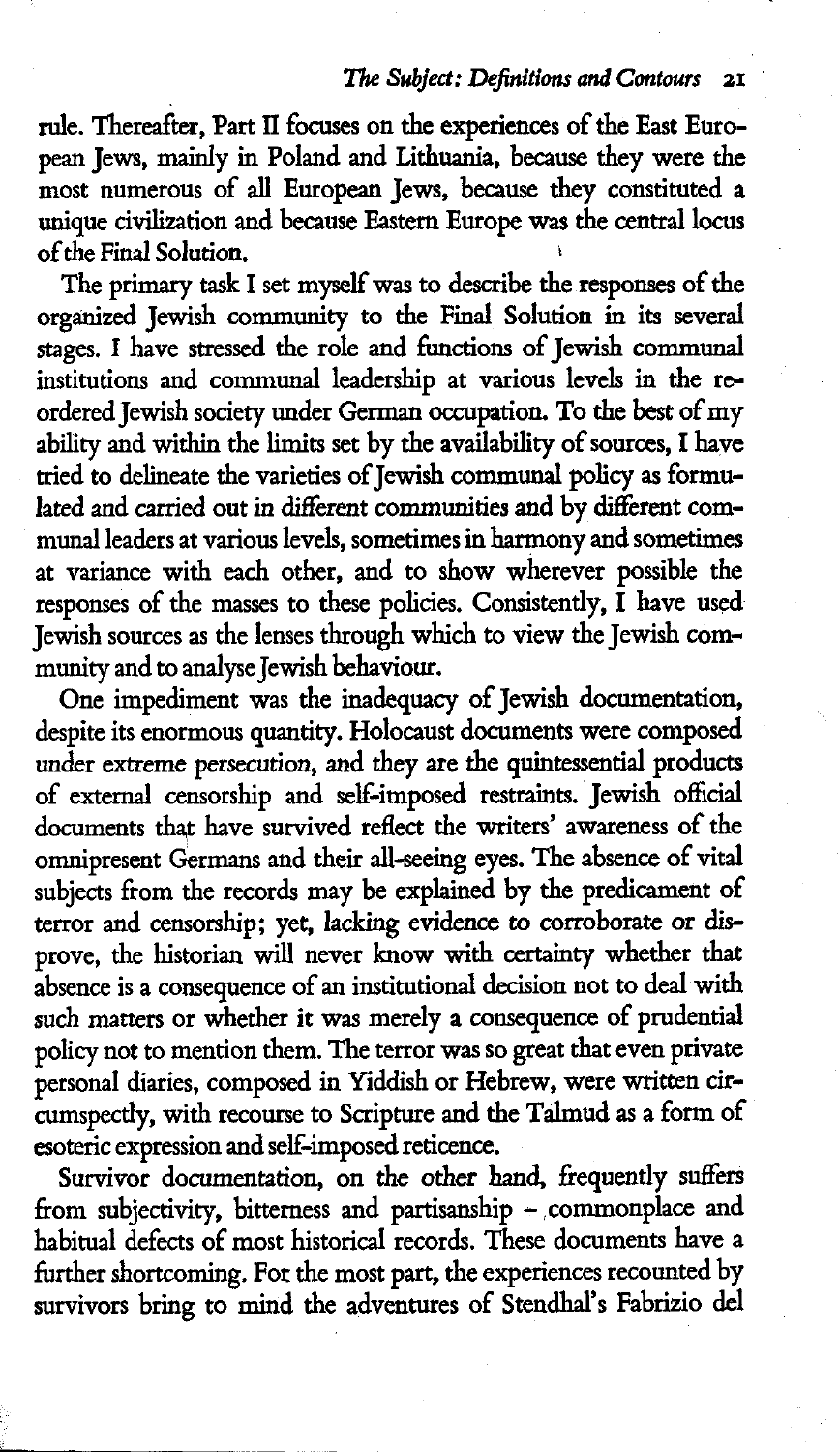Dongo at the Battle of Waterloo. Like him, they are never quite certain what great events they are witness to. Like him, they have just missed seeing the Emperor - in their case, they have been too distant from communal responsibility to be able to describe with any authority those critical situations at which significant decisions were made and policies framed for the Jewish community.

With the liquidation of the ghettos, Jewish communal existence came to an end. Some 5, perhaps 10, per cent of East European Jews lived a brief while longer in closed concentration/labour camps, but no formal Jewish communal institutions existed any more. A minuscule number of Jews, atomized individuals, managed to survive even the death camps, but their story is not the history of the Jewish community. For this reason this book closes with the liquidation of the ghettos.

Appendix A, 'The Fate of the Jews in Hitler's Europe', is an attempt to put on record the essential bare facts about the Jews in each European country. Each country is considered individually and its wartime status described. A sketch of that country's pre-war Jewish population follows, and then the course of the Final Solution in the country is briefly recounted. It was my intention here to provide, in a kind of historical shorthand, a summary account of the fate of the European Jews during the Second World War and, at the same time, within the limits of the presentation, to enable the reader to distinguish those political, historical, social and geographic factors that accounted for the different treatment accorded to the Jews in various countries.

This is not a value-free book. The very subject matter of the Final Solution precludes neutrality. In writing about a nation that transgressed the commandment ' Thou shalt not murder,' it is impossible to be what Charles Beard characterized as ' a neutral mirror'.

Whereas the Germans, in planning and executing the Final Solution, played the role of the Devil and his hosts, the Jews during the Holocaust were, alas, merely human, saints and sinners, imperfect earthlings. In writing about the Holocaust I have tried to avoid moral judgements, though I have not hesitated to describe demoralization. In discussing the deeds of the handful of Jewish leaders who have been charged by survivors and scholars with criminal behaviour, I have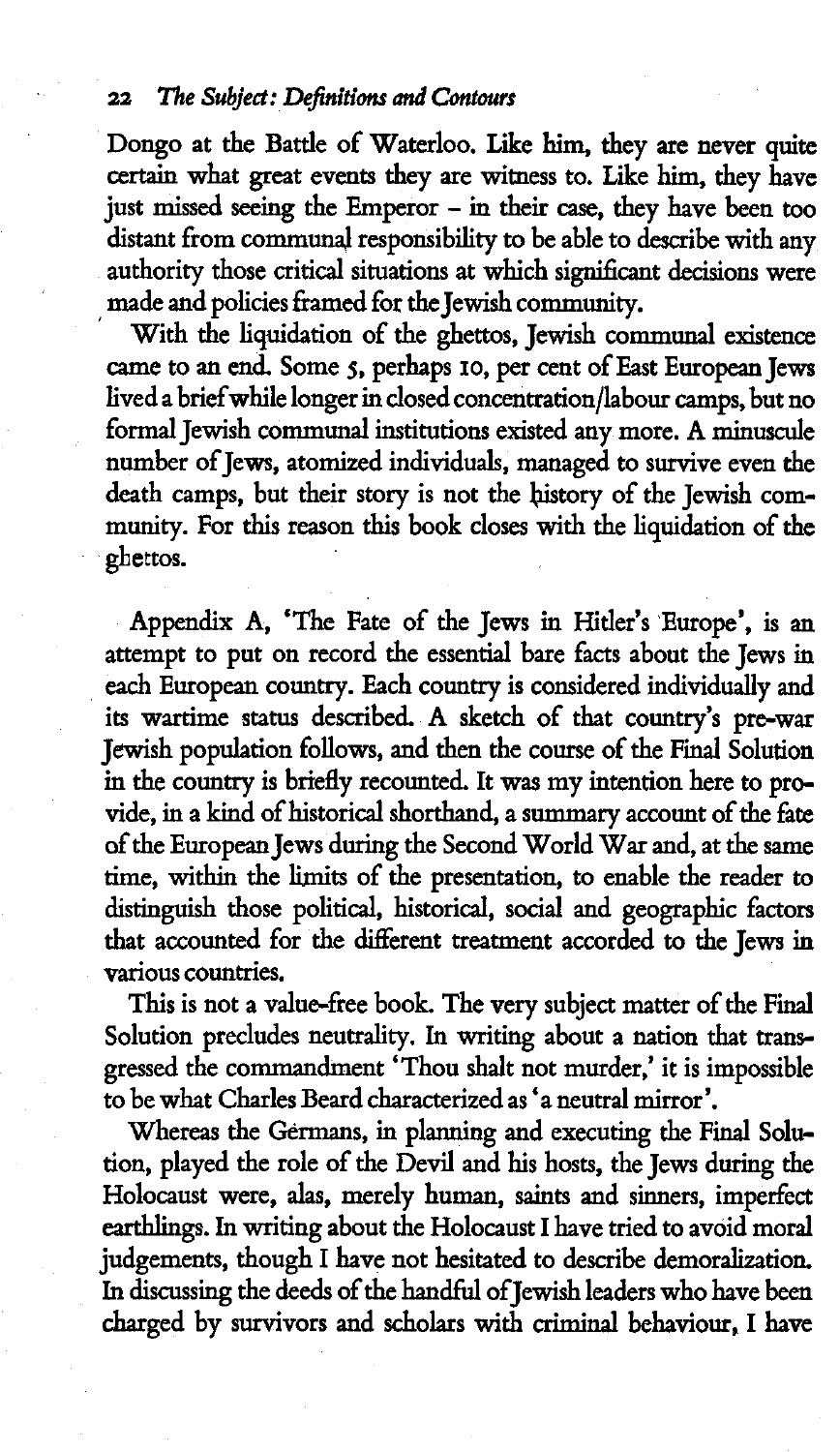been persuaded by Professor Herbert Butterfield's view that the historian can never quite know men from the inside, because he can never carry his investigation into the interiority of their minds and hearts, where 'the final play of motive and the point of responsibility' axe decided.

As best I could I have tried to present what actually happened. I strove to follow the two methods that Wilhelm von Humboldt perceived to be the historian's task in the approach to the historical truth: 'The first is the exact, impartial, critical investigation of events; the second is the connecting of the events explored and the intuitive understanding of them which could not be reached by the first means.'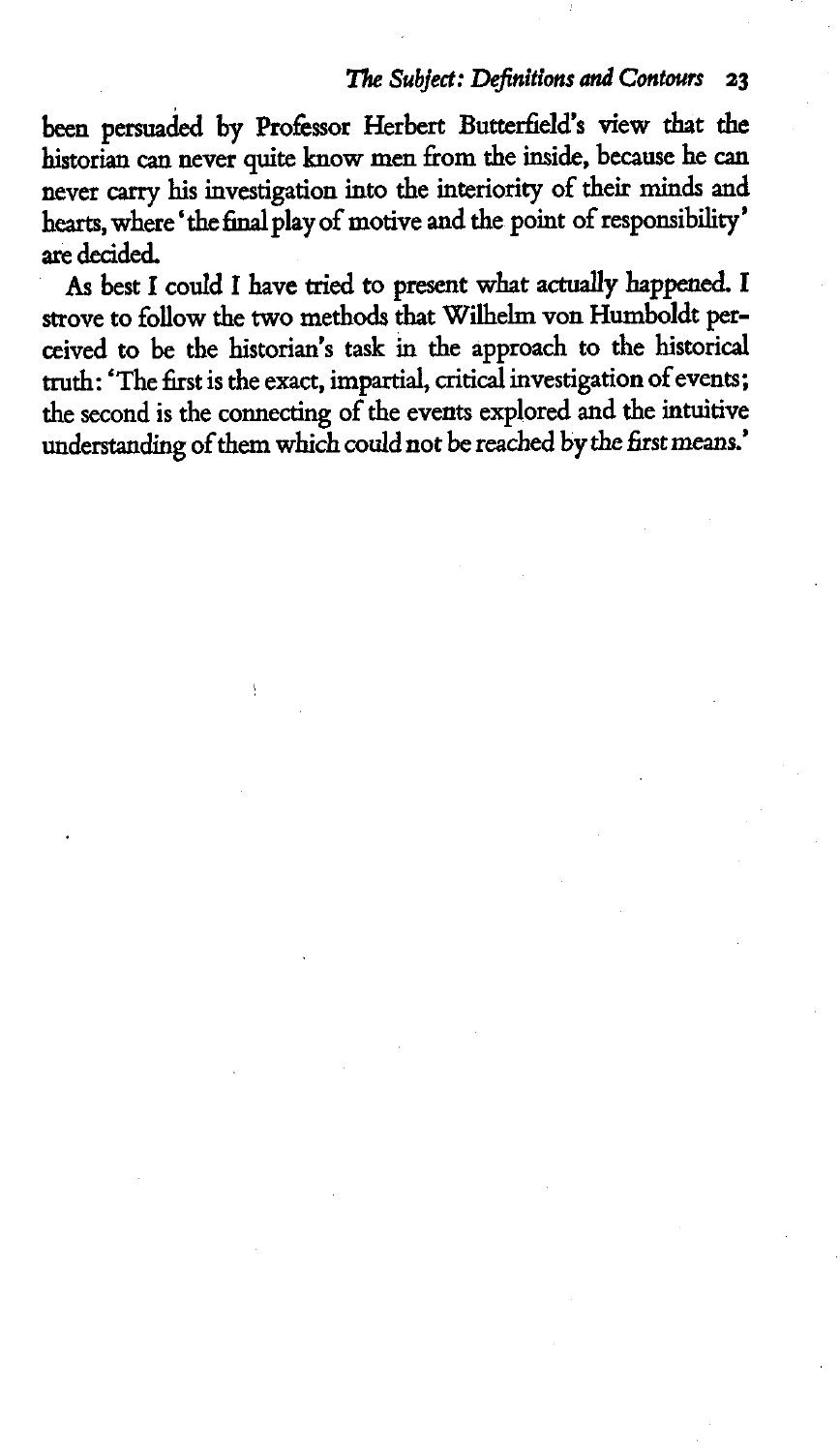# **Appendix B The Final Solution in Figures**

No one can establish with certitude the exact number of Jews murdered in the course of the Final Solution. The first estimate, made at the Nuremberg trials in 1945, of  $\varsigma$ -7 million Jews killed has been shown by subsequent censuses and statistical analyses to have been remarkably accurate. The data of the 1959 census in the Soviet Union confirm the staggering Jewish losses during the Second World War.

The Jewish population figures for each country in the following table are estimates of the population within the country's borders at the time the Final Solution began to be carried out.